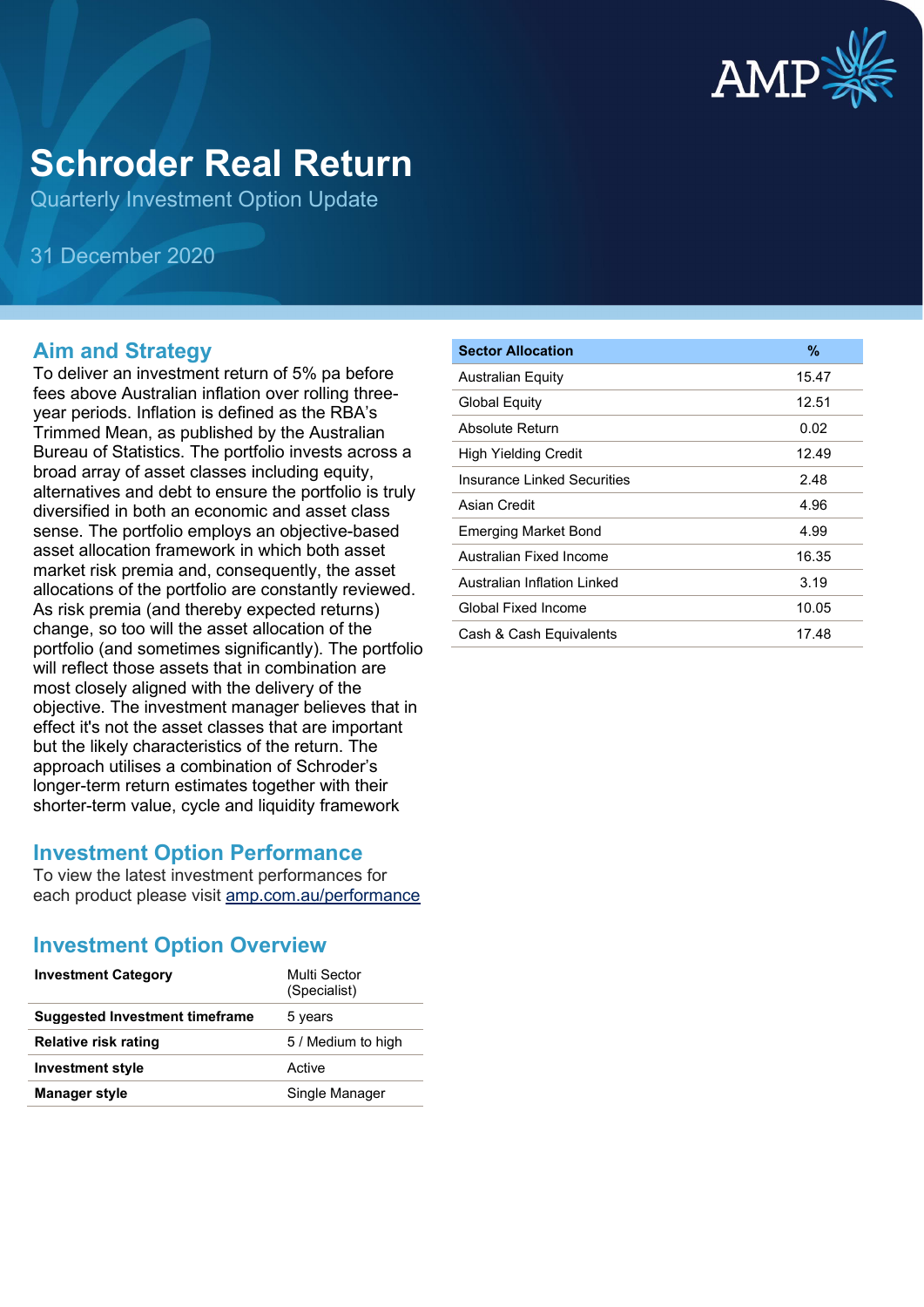#### **Investment Option Commentary**

The Schroder Real Return CPI Plus 5% Fund returned 0.7% (pre fees) for the month of December and 5.0% (pre fees) for the quarter. For the 1-year and 3-year periods ending December 2020 the fund has returned 5.1% and 4.8% p.a. respectively.

Equities were the largest positive contributor in December, adding 0.9% to overall portfolio returns for the month and 4.0% for the quarter. Emerging market equities were the largest contributor adding 0.44% for December, followed by US (0.19%) and Australian equities (0.16%). Over the December quarter Australian equities provided the largest positive contribution of 1.92%. A tightening of credit spreads added an additional 0.3% to returns for the month and 1.1% for the quarter, while their relative value trades, insurance linked securities and S&P options positions also made a modest positive contributions.

The main detractor to returns in December was FX as the Australian dollar continued to rally. FX detracted by - 0.6% for the month and -0.7% for the quarter. Duration position was flat in December but was negative over the quarter, while stock selection in Australian Equities detracted in December

#### **Market Commentary**

In December, risk assets continued to grind higher on the back of more positive vaccine news. The US Food & Drug Administration (FDA) granted emergency use of the Pfizer and Moderna vaccines and the UK became the first to authorise the AstraZeneca vaccine. China authorised another vaccine candidate and aims to vaccinate 50 million people by February. As of the time of writing, over 13 million doses of vaccines have been administered across 33 countries. The US alone has already inoculated 4.7 million citizens. While this falls far short of the 20 million goal set by the Trump administration, it was sufficient enough for markets to see light at the end of the tunnel.

The positive vaccine news allowed markets to look through the increasingly worrisome virus mutation emanating from the UK and South Africa. The new mutation has been found to be up to 70% more transmissible than the usual strain, implying an R0 between 1.5 and 1.7. Reassuringly, The market took this news in its stride as the World Health Organization (WHO) stated that current vaccines appear to be effective against this new strain. While Schroders can all breathe a sigh of relief, it is perhaps complacent to say Schroders can fully look through this development.

The markets breathed a sigh of relief as the US electoral college system did not buckle under pressure. Despite multiple lawsuits and continued attempts to uncover fraud and impropriety, states certified their results and ultimately voted on December 14th in line with expectations, delivering a Biden & Harris victory. In 2016, 10 electors voted against the will of the people, but surprisingly, there were no faithless electors in 2020. With democracy saved, the market moved forward with the belief that a Biden presidency will deliver stability in 2021.

### **Outlook**

#### **Equity**

Given the strong market moves in November and the continuation into year end, the Manager's expected returns for equities have fallen. Therefore, Schroders reduced their equity weight by 3% down to 28%. This was implemented through equal reductions in their allocations to global valuation biased equity strategy , US and Australian equities. Schroders have maintained their tilt towards emerging markets and US small capitalisation equities, as Schroders believe these markets will outperform through the recovery phase. With their December 2020 sold puts expiring, Schroders combined the equity sale with selling additional out of the money put options to earn a premium. The portfolio continues to hold put option protection strategies spreads to buffer the fund from small to medium sized market corrections.

#### **Fixed Income**

During December, Schroders reduced their overall portfolio duration by 0.5yrs down to 1.25yrs, predominantly through selling US treasury futures. With US 10-year yields below 1%, there is limited room for treasuries to rally. Inflation expectations continue to rise, and are estimated at 2%. With a real yield of -1%, US treasuries are becoming increasingly unattractive. While Schroders believe central banks will ultimately implement a version of yield curve control, the risk remains for yields to gradually rise. The Fed has highlighted their intentions to let inflation run above their target, so for now Schroders reduce their exposure to duration.